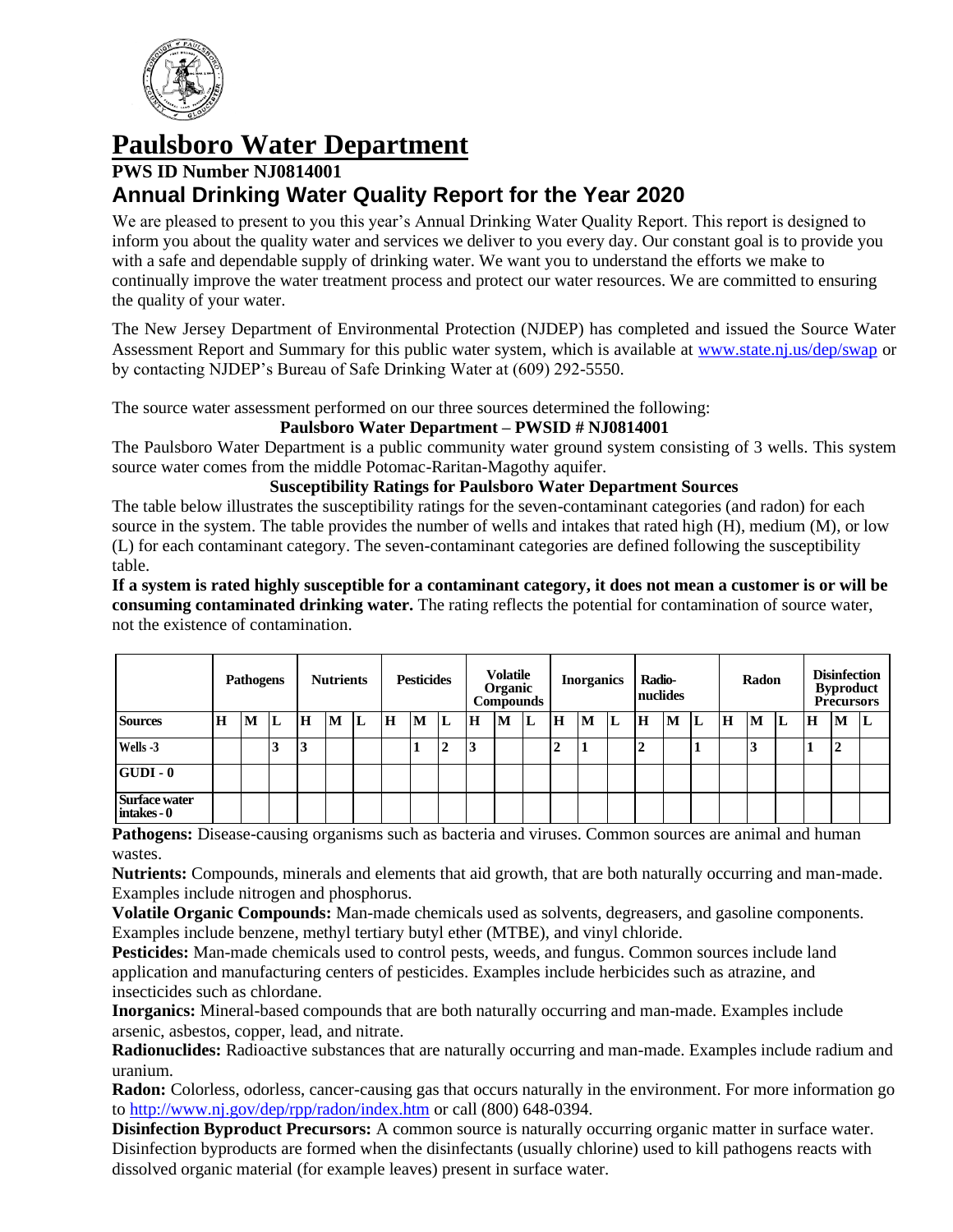#### **We are pleased to report that our drinking water is safe and meets federal and state requirements.**

The Paulsboro Water Department routinely monitors for constituents in your drinking water according to federal and state laws. This table represents only the detected constituents for the monitoring period of January 1 to December 31, 2017. As water travels over the land or underground, it can pick up substances or contaminants such as microbes, inorganic and organic chemicals, and radioactive substances. All drinking water, including bottled drinking water, may be reasonably expected to contain at least small amounts of some contaminants, which do not necessarily pose a health risk. The state allows us to monitor for some constituents less often than once per year because the concentrations do not change frequently. Consequently some of our data, though representative, is more than one year old.

If you have any questions about this report or concerning your water utility, please contact the Water Department at (856) 423-1500. We want our valued customers to be informed about their water utility. If you want to learn more, please attend any of our regularly scheduled Borough Council meetings at Borough Hall, 1211 N. Delaware Street. Regular meetings are held on the first Tuesday of each month at 7:00 pm with a Caucus starting at 6pm before each Council Meeting.

# Definitions

#### **In the following table you may find many terms and abbreviations that are unfamiliar to you. To help you better understand these terms, we've provided the following definitions:**

Non-Detects (ND) - laboratory analysis indicates that the constituent is not present.

Parts per million (ppm) or Milligrams per liter (mg/l) - one part per million corresponds to one minute in two years or a single penny in \$10,000.

Parts per billion (ppb) or Micrograms per liter - one part per billion corresponds to one minute in 2,000 years, or a single penny in \$10,000,000.

Picocuries per liter (pCi/L) - Pico curies per liter is a measure of the radioactivity in water.

Action Level – (AL) the concentration of a contaminant, which if exceeded, triggers treatment or other requirements, which a water system must follow.

Maximum Contaminant Level - The "Maximum Allowed" (MCL) is the highest level of a contaminant that is allowed in drinking water. MCLs are set as close to the MCLG's as feasible using the best available treatment technology.

Maximum Contaminant Level Goal -The "Goal" (MCLG) is the level of a contaminant in drinking water below which there is no known or expected risk to health. MCLG's allow for a margin of safety.

Secondary Maximum Contaminant Level - (SMCL) Federal drinking water measurements for substances that do not have an impact on health. These reflect aesthetic qualities such as odor, taste, or appearance. Secondary standards are recommendations, not mandates.

Sodium – For healthy individuals, the sodium intake from water is not important because a much greater intake of sodium takes place from salt in the diet. However, sodium levels above the recommended upper limit may be a concern to individuals on a sodium restricted diet.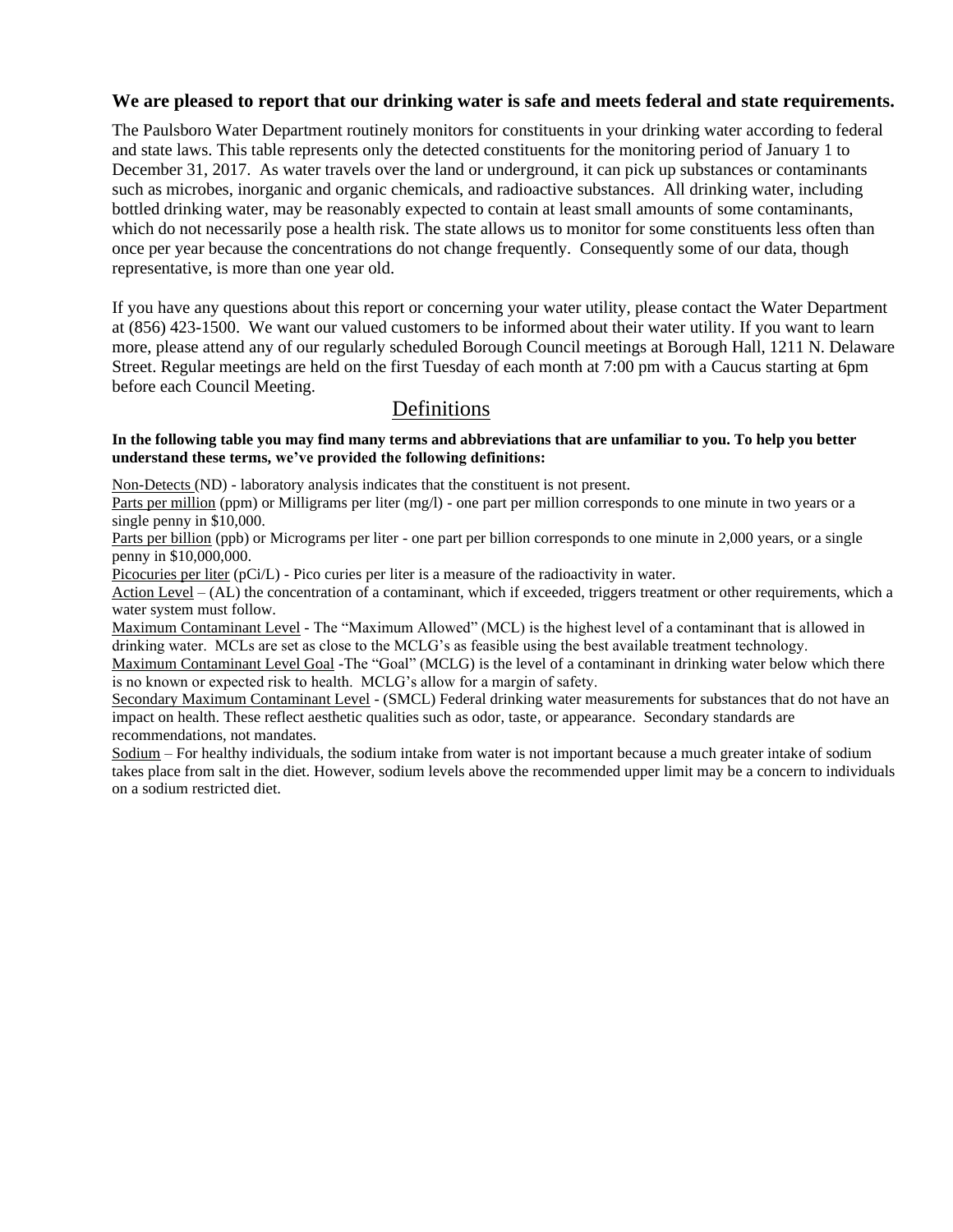|                                               |                |                                                                                                                                              | <b>Detect Table</b>                       |                                       |                |                                                                                                                                 |  |  |  |  |
|-----------------------------------------------|----------------|----------------------------------------------------------------------------------------------------------------------------------------------|-------------------------------------------|---------------------------------------|----------------|---------------------------------------------------------------------------------------------------------------------------------|--|--|--|--|
| <b>Viola</b><br>Contaminant<br>tion<br>Y/N    |                | Level<br><b>Detected</b>                                                                                                                     | <b>Units of</b><br><b>Measure</b><br>ment | <b>MCLG</b>                           | <b>MCL</b>     | <b>Likely Source of Contamination</b>                                                                                           |  |  |  |  |
| <b>Inorganic Contaminants: February 2018.</b> |                |                                                                                                                                              |                                           |                                       |                |                                                                                                                                 |  |  |  |  |
| Arsenic<br>NO.                                |                | Range= 1.30<br>$Avg. = 1.30$                                                                                                                 | ppb                                       | $\mathbf{0}$                          | 5              | Erosion of natural deposits; runoff from<br>orchards; runoff from glass and electronics<br>production wastes                    |  |  |  |  |
| Barium                                        | NO.            | Range= 0.0039<br>$Avg. = 0.0039$                                                                                                             | ppm                                       | $\overline{c}$                        | $\overline{2}$ | Discharge of drilling wastes; discharge from<br>metal refineries; erosion of natural deposits                                   |  |  |  |  |
| Beryllium                                     | NO.            | $Range = 0.055$<br>Avg. $= 0.055$                                                                                                            | ppb                                       | $\overline{4}$                        | $\overline{4}$ | Discharge from metal refineries and coal-<br>burning factories; discharge from electrical,<br>aerospace, and defense industries |  |  |  |  |
| Selenium                                      | NO.            | Range= 0.00076<br>Avg. $= 0.00076$                                                                                                           | ppm                                       | 0.05                                  | 0.05           | Discharge from petroleum and metal refineries;<br>erosion of natural deposits; discharge from<br>mines                          |  |  |  |  |
| Lead & Copper: September 2017                 |                |                                                                                                                                              |                                           |                                       |                |                                                                                                                                 |  |  |  |  |
| Copper                                        | NO.            | Range= 0.0105 to 0.212<br>$90th$ percentile = 0.0788                                                                                         | 1.3<br>ppm                                |                                       | $AL=1.3$       | Corrosion of household plumbing systems;<br>erosion of natural deposits                                                         |  |  |  |  |
| Lead<br>NO.                                   |                | Range= ND to 0.0033<br>$90th$ percentile = 0.0016<br>Avg. 0.0008                                                                             | ppm                                       | $\mathbf{0}$                          | $AL = 0.015$   | Corrosion of household plumbing systems,<br>erosion of natural deposits                                                         |  |  |  |  |
| <b>Disinfection Byproducts: August 2019</b>   |                |                                                                                                                                              |                                           |                                       |                |                                                                                                                                 |  |  |  |  |
| <b>Total Trihalomethane</b><br>(TTHM)         | N <sub>O</sub> | Range = $11$ to $12$<br>Avg. $= 11.5$                                                                                                        | ppb                                       | $\theta$                              | 80             | By-product of drinking water chlorination                                                                                       |  |  |  |  |
| Five halo acetic<br>Acids(HAA5)               | NO             | Range = $<$ 6 to $<$ 6<br>Avg. $=\leq 6$                                                                                                     | ppb                                       | $\boldsymbol{0}$                      | 60             | By-product of drinking water chlorination                                                                                       |  |  |  |  |
| <b>Volatile Organic Contaminants: 2019</b>    |                |                                                                                                                                              |                                           |                                       |                |                                                                                                                                 |  |  |  |  |
| 1,2-Dichloroethane                            | NO.            | Range = $< 0.1$ to $< 0.1$<br>Avg. $= <0.1$                                                                                                  | ppb                                       | $\overline{0}$                        | 2              | Discharge from industrial chemical factories                                                                                    |  |  |  |  |
| 1,2-Dichloropropane                           | N <sub>O</sub> | Range = $< 0.1$ to $< 0.1$<br>Avg. $= < 0.1$                                                                                                 | ppb                                       | $\mathbf{0}$                          | 5              | Discharge from industrial chemical factories                                                                                    |  |  |  |  |
| Methyl tertiary butyl<br>ether (MTBE)         | NO             | Range = $< 0.1$ to 0.3<br>Avg. $= <0.14$                                                                                                     | ppb                                       | 70                                    | 70             | Leaking underground gasoline and fuel oil<br>tanks. Gasoline and fuel oil spills.                                               |  |  |  |  |
| Tetrachloroethylene                           | NO.            | Range = $< 0.1$ to $< 0.1$<br>$Avg = < 0.1$                                                                                                  | ppb                                       | $\mathbf{0}$                          | $\mathbf{1}$   | Leaching from PVC pipes; discharge from<br>factories and dry cleaners                                                           |  |  |  |  |
| Trichloroethylene                             | N <sub>O</sub> | Range = $< 0.1$ to $< 0.1$<br>Avg. $= <0.1$                                                                                                  | ppb                                       | $\mathbf{0}$                          | 1              | Discharge from metal degreasing sites and other<br>factories                                                                    |  |  |  |  |
| <b>Radioactive Contaminants: 2019</b>         |                |                                                                                                                                              |                                           |                                       |                |                                                                                                                                 |  |  |  |  |
| Alpha Emitters                                | $\rm NO$       | Range $=<$ 3 to 11.5<br>Avg. $=$ <5.45                                                                                                       | pCi/1                                     | $\mathbf{0}$                          | 15 I           | Erosion of natural deposits                                                                                                     |  |  |  |  |
| Combined Radium 226 &<br>228                  | NO.            | Range = $<$ 1 to 3.42<br>Avg. $= <1.98$                                                                                                      | pCi/1                                     | $\overline{0}$                        | 5              | Erosion of natural deposits                                                                                                     |  |  |  |  |
|                                               |                | Secondary Contaminants: Not enforceable. May adversely affect the<br>aesthetic quality of water, such as taste, odor, color, appearance etc. | <b>SMCL</b>                               | <b>Likely Source of Contamination</b> |                |                                                                                                                                 |  |  |  |  |
| Aluminum                                      | NO.            | $Range = <0.0894$<br>Avg. $= <0.0894$                                                                                                        | ppm                                       | $\overline{a}$                        | 0.2            | Erosion of natural deposits                                                                                                     |  |  |  |  |
| Chloride                                      | NO             | $Range = 44.8$<br>Avg. $= 44.8$                                                                                                              | ppm                                       | ---                                   | 250            | Erosion of natural deposits                                                                                                     |  |  |  |  |
| Sodium                                        | NO.            | $Range = 41.5 - 57.7$<br>Avg. $= 49.6$                                                                                                       | ppm                                       | ---                                   | 50             | Erosion of natural deposits                                                                                                     |  |  |  |  |
| Hardness                                      | NO             | $Range = 50 - 55$<br>Avg. $= 51.6$                                                                                                           | ppm                                       | ---                                   | $50 - 250$     | Erosion of natural deposits                                                                                                     |  |  |  |  |
| Iron                                          | NO             | $Range = 0.01 - 0.19$<br>Avg. $= 0.077$                                                                                                      | ppm                                       | ---                                   | 0.3            | Erosion of natural deposits                                                                                                     |  |  |  |  |
| Sulfate                                       | NO             | $Range = 49.9 - 52.4$<br>Avg. $= 51.15$                                                                                                      | ppm                                       | ---                                   | 250            | Erosion of natural deposits                                                                                                     |  |  |  |  |
| <b>Total Dissolved Solids</b>                 | NO.            | $Range = 180 - 220$<br>$Avg. = 200$                                                                                                          | ppm                                       | $\overline{a}$                        | 500            | Erosion of natural deposits                                                                                                     |  |  |  |  |

**As you can see by the table, our system had one violation in 2018. The Sodium levels at Treatment Plant TO003008 exceeded the MCL. We will continue monitoring the sodium levels to see if they return to below the MCL levels. In the meantime we are running TP004010 most of the time and will be blending the water**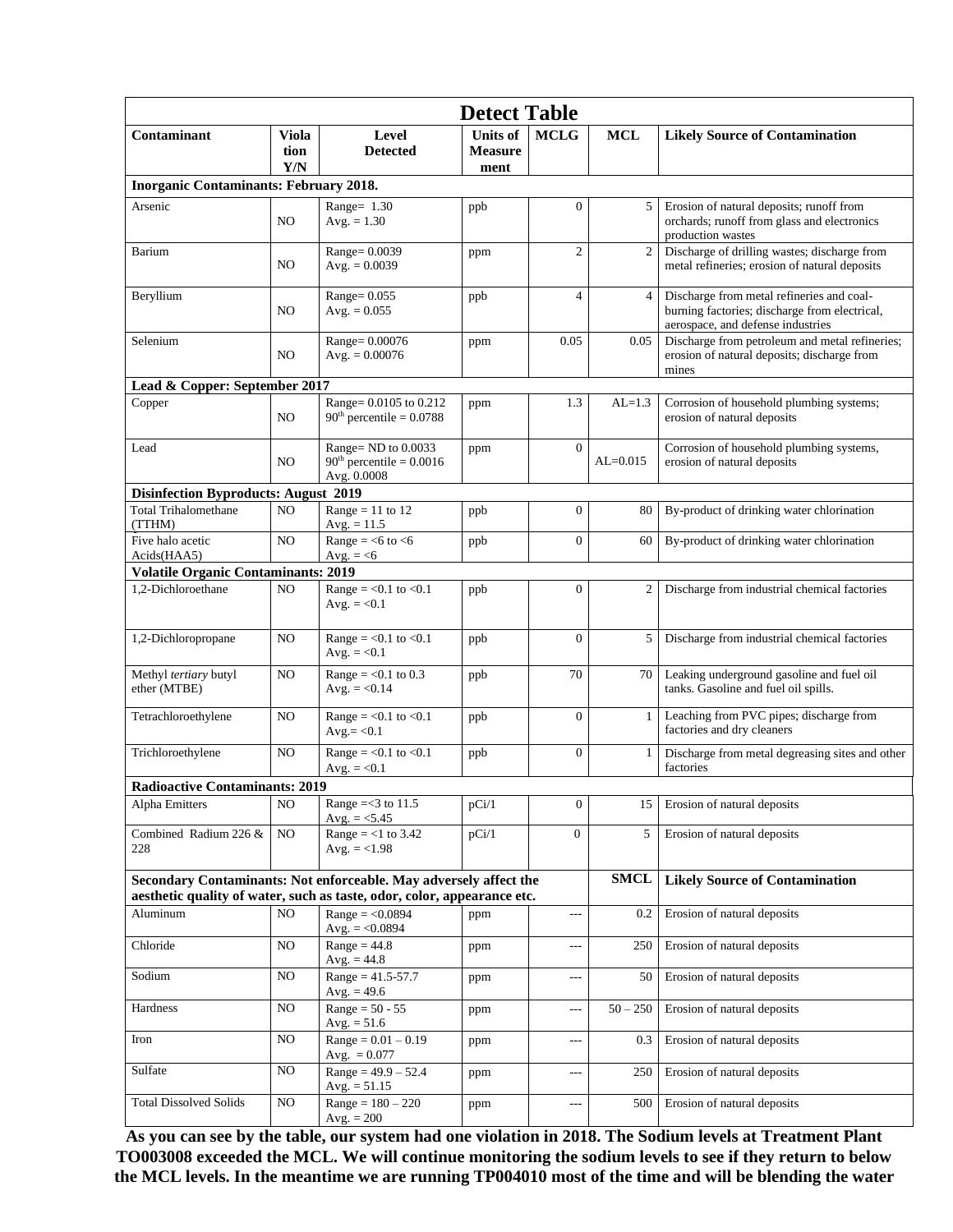**systems together to get the levels under the MCL. We're proud that your drinking water meets or exceeds all federal and state requirements. We have learned through our monitoring and testing that some constituents have been detected. The EPA has determined that your water IS SAFE at these levels.** 

### **ADDITIONAL INFORMATION**

The Safe Drinking Water Act regulations allow monitoring waivers to reduce or eliminate the monitoring requirements for asbestos, volatile organic chemicals, and synthetic organic chemicals. Our system received monitoring waivers for asbestos and synthetic organic chemicals.

#### **Health Effects of Detected Contaminants:**

(1) Barium. Some people who drink water containing barium in excess of the MCL over many years could experience an increase in their blood pressure.

(2) Beryllium. Some people who drink water containing beryllium in excess of the MCL over many years could develop intestinal lesions

(3) Selenium. Selenium is an essential nutrient. However, some people who drink water containing selenium in excess of the MCL over many years could experience hair or fingernail losses, numbness in fingers or toes, or problems with their circulation.

(4) Copper. Copper is an essential nutrient, but some people who drink water containing copper in excess of the action level over a relatively short amount of time could experience gastrointestinal distress. Some people who drink water containing copper in excess of the action level over many years could suffer liver or kidney damage. People with Wilson's disease should consult their personal doctor.

(5) Lead. Infants and children who drink water containing lead in excess of the action level could experience delays in their physical or mental development. Children could show slight deficits in attention span and learning abilities. Adults who drink this water over many years could develop kidney problems or high blood pressure.

(6) 1, 2 Dichloroethane. Some people who drink water containing 1, 2-dichloroethane in excess of the MCL over many years may have an increased risk of getting cancer.

(7) 1,2-Dichloropropane. Some people who drink water containing 1,2-dichloropropane in excess of the MCL over many years may have an increased risk of getting cancer

(8) Methyl tertiary-butyl ether (MTBE). Some people who drink water containing MTBE in excess of the MCL for many years could experience problems with their kidneys.

(9) Tetrachloroethylene. Some people who drink water containing tetrachloroethylene in excess of the MCL over many years could have problems with their liver, and may have an increased risk of getting cancer.

(10) Trichloroethene. Some people who drink water containing trichloroethene in excess of the MCL over many years could experience problems with their liver and may have an increased risk of getting cancer.

(11) TTHMs [Total Trihalomethanes]. Some people who drink water containing trihalomethanes in excess of the MCL over many years may experience problems with their liver, kidneys, or central nervous systems, and may have an increased risk of getting cancer

(12) Alpha emitters. Certain minerals are radioactive and may emit a form of radiation known as alpha radiation. Some people who drink water containing alpha emitters in excess of the MCL over many years may have an increased risk of getting cancer.

**MCLs are set at very stringent levels. To understand the possible health effects described for many regulated contaminants, a person would have to drink 2 liters of water every day at the MCL level for a lifetime to have a one-in-a-million chance of having the described health effect.**

#### **Vulnerable Populations:**

**Some people may be more vulnerable to contaminants in drinking water than the general population. Immuno-compromised persons such as persons with cancer undergoing chemotherapy, persons who have undergone organ transplants, people with HIV/AIDS or other immune system disorders, some elderly, and infants can be particularly at risk from infections. These people should seek advice about drinking water from their health care providers. EPA/CDC guidelines on appropriate means to lessen the risk of infection by Cryptosporidium and other microbial contaminants are available from the Safe Drinking Water Hotline (1-800-426-4791)**

#### **Special Considerations Regarding Children, Pregnant Woman, Nursing Mothers, and Others:**

Children may receive a slightly higher amount of a contaminant present in the water than do adults, on a body weight basis, because they may drink a greater amount of water per pound of body than do adults. For this reason, reproductive or developmental effects are used for calculating a drinking water standard if these effects occur at lower levels than other health effects of concern. If there is insufficient toxicity information for a chemical (for example, lack of data on reproductive or developmental effects), an extra uncertainty factor may be incorporated into the calculation of the drinking water standard, thus making the standard more stringent, to account for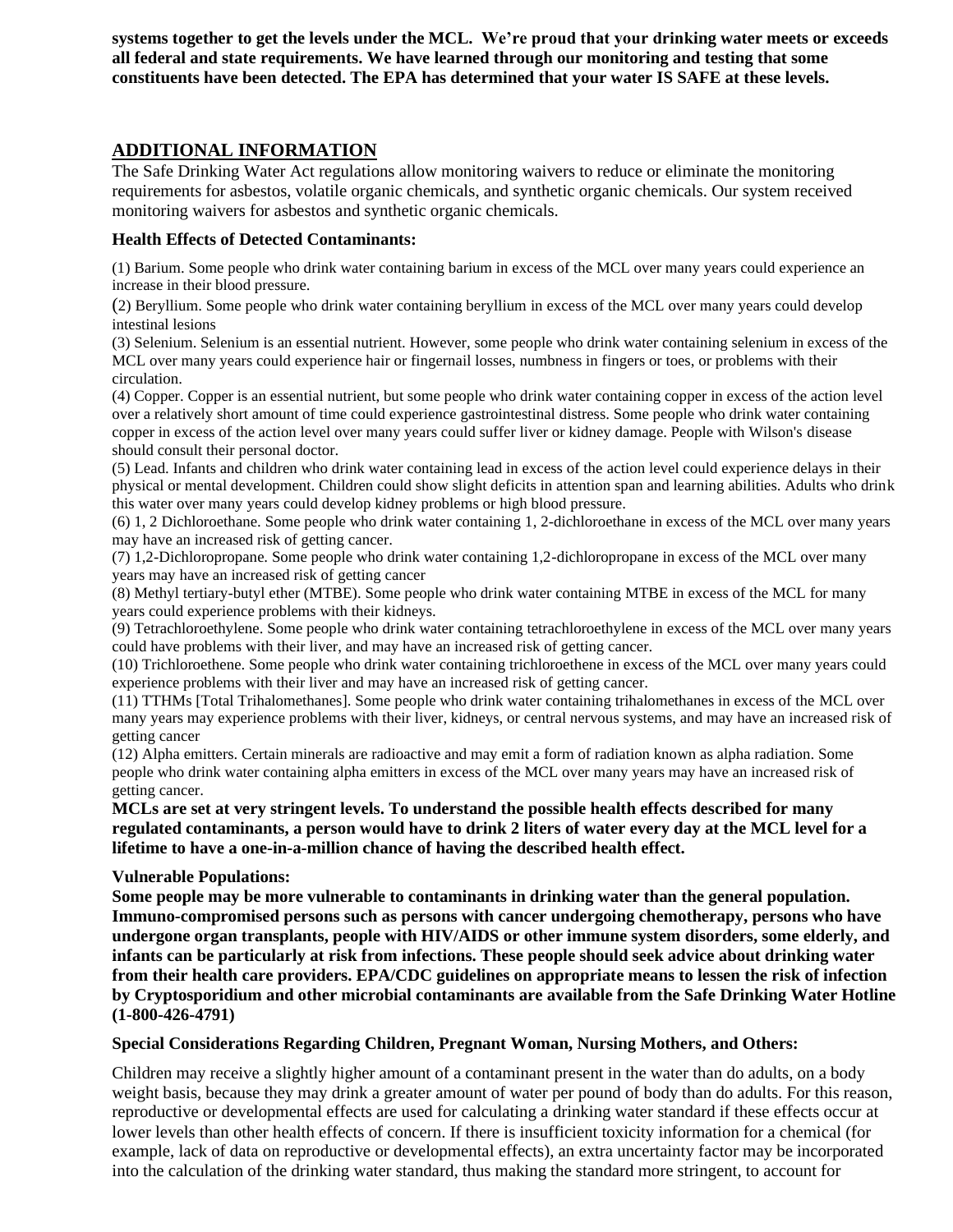additional uncertainties regarding these effects. In the cases of lead and nitrate, effects on infants and children are health endpoints upon which the standards are based.

**Nitrate:** Nitrate in drinking water at levels above 10 ppm is a health risk for infants of less than six months of age. High nitrate levels in drinking water can cause blue baby syndrome. Nitrate levels may rise quickly for short periods of time because of rainfall or agricultural activity. If you are caring for an infant, you should ask for advice from your health care provider.

Lead: If present, elevated levels of lead can cause serious health problems, especially for pregnant women and young children. Lead in drinking water is primarily from materials and components associated with service lines and home plumbing. The Paulsboro Water Department is responsible for providing high quality drinking water, but cannot control the variety of materials used in plumbing components. When your water has been sitting for several hours, you can minimize the potential for lead exposure by flushing your tap for 30 seconds to 2 minutes before using water for drinking or cooking. If you are concerned about lead in your water, you may wish to have your water tested. Information on lead in drinking water is available from the Safe Drinking Water Hotline (1- 800-426-4791) or at http://www.epa.gov/safewater/lead.

**All sources of drinking water are subject to potential contamination** by substances that are naturally occurring or man-made. These substances can be microbes, inorganic or organic chemicals and radioactive substances. All drinking water, including bottled water, may reasonably be expected to contain at least small amounts of some contaminants. The presence of contaminants does not necessarily indicate that the water poses a health risk. More information about contaminants and potential health effects can be obtained by calling the Environmental Protection Agency's Safe Drinking Water Hotline at 1-800-426-4791.

#### **Source contaminants:**

The sources of drinking water (both tap water and bottled water) include rivers, lakes, streams, ponds, reservoirs, springs, and wells. As water travels over the surface of the land or through the ground, it dissolves naturally occurring minerals and, in some cases, radioactive material, and can pick up substances resulting from the presence of animals or from human activity.

Contaminants that may be present in source water include:

- Microbial contaminants, such as viruses and bacteria, which may come from sewage treatment plants, septic systems, agricultural livestock operations, and wildlife.
- Inorganic contaminants, such as salts and metals, which can be naturally-occurring or result from urban storm water runoff, industrial or domestic wastewater discharge, oil and gas production, mining, or farming.
- Pesticides and herbicides, which may come from a variety of sources such as agriculture, urban storm water runoff, and residential uses.
- Organic chemical contaminants, including synthetic and volatile organic chemicals, which are byproducts of industrial processes and petroleum production, and can also come from gas stations, urban storm water runoff, and septic systems.
- Radioactive contaminants, which can be naturally occurring or be the result of oil and gas production and mining activities.

In order to ensure that the tap water is safe to drink, EPA prescribes regulations, which limit the amount of certain contaminants in water provided by public water systems. Food and Drug Administration regulations establish limits for contaminants in bottled water, which must provide the same protection for public health.

*We at the Paulsboro Water Department work hard to provide top quality water to every tap. We ask that all our customers help us protect our water sources, which are the heart of our community, our way of life, and our children's future. Any questions, please contact Michael Reed at 856-423-1500 or* 

*e-mail - mreed@paulsboronj.org*